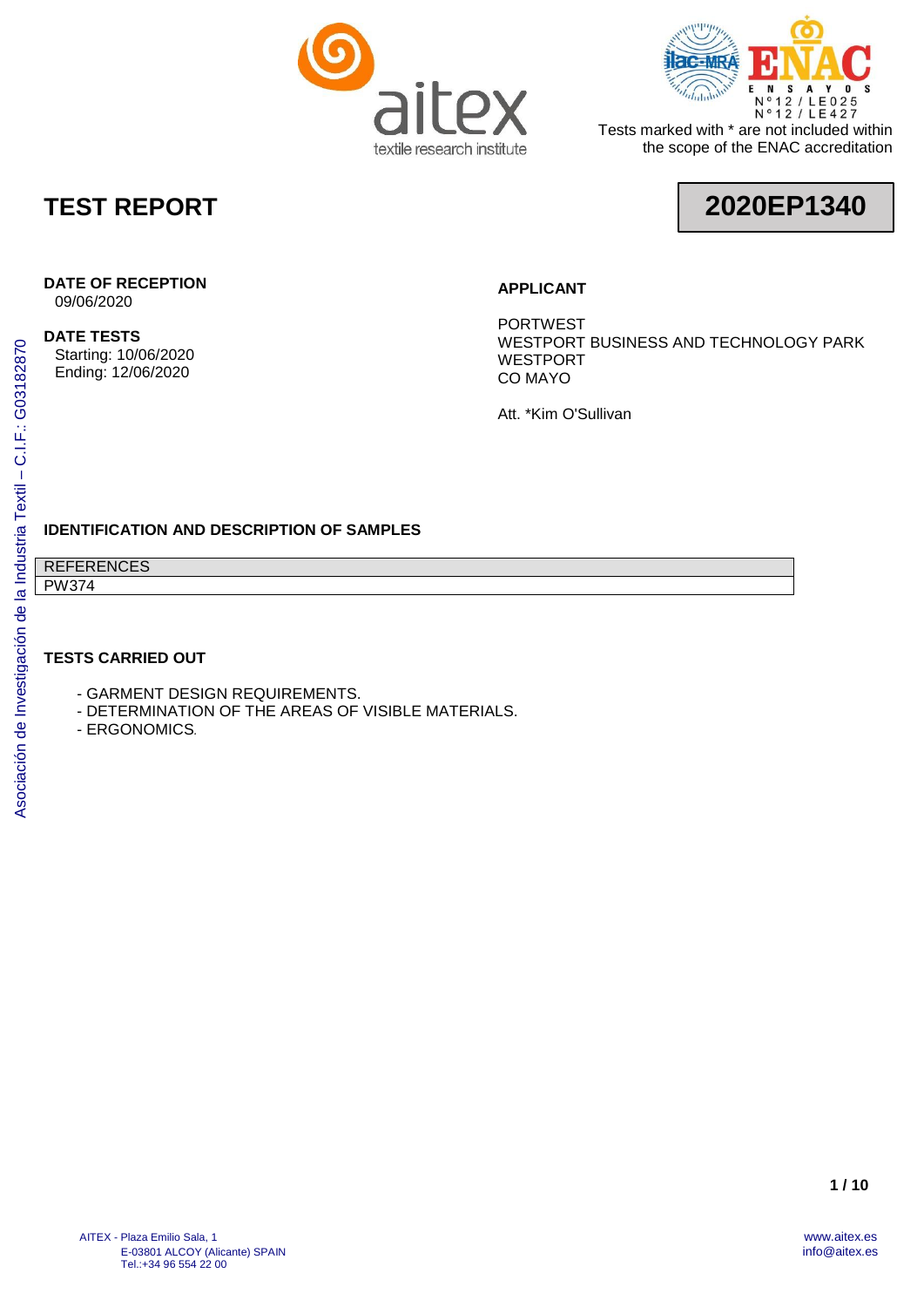### **GARMENT DESIGN REQUIREMENTS**

#### **REFERENCE**

PW374

### **STANDARD**

ANSI/ISEA 107-2015, section 6

#### **DESIGN REQUIREMENTS**

**6.2.1 General**

| HVSA shall incorporate the minimum areas of<br>materials specified in Table 1 of the standard.                                                                                                                                                                                                                                           | <b>Background</b><br>material<br>$0.43 \text{ m}^2$<br><b>Reflective</b><br>material<br>$0,16 \text{ m}^2$ | <b>Background</b><br>material<br>$0,53 \; \text{m}^2$<br><b>Reflective</b><br>material<br>$0,18 \text{ m}^2$ | <b>PASS</b> |
|------------------------------------------------------------------------------------------------------------------------------------------------------------------------------------------------------------------------------------------------------------------------------------------------------------------------------------------|------------------------------------------------------------------------------------------------------------|--------------------------------------------------------------------------------------------------------------|-------------|
| Accessories shall incorporate the minimum areas of<br>visible materials specified in Table 2 of the standard.                                                                                                                                                                                                                            |                                                                                                            |                                                                                                              | N/A         |
| HVSA shall be designed to permit maximum visibility<br>of the wearer. The most effective deployment of high-<br>visibility materials on a garment is distribution at the<br>ends of the limbs to mark the human form and<br>accentuate human motion.                                                                                     |                                                                                                            |                                                                                                              | N/A         |
| 6.2.2 Type O HVSA                                                                                                                                                                                                                                                                                                                        |                                                                                                            |                                                                                                              |             |
| Type O Class 1 HVSA shall utilize at least one horizontal<br>retroreflective<br>combined-performance<br>band<br>of<br>or<br>material around the torso, and shall include at least the<br>minimum amounts of retroreflective or combined-<br>performance material in the shoulder area if encircling<br>bands are not present on sleeves. |                                                                                                            |                                                                                                              | N/A         |
| 6.2.3 Type R HVSA                                                                                                                                                                                                                                                                                                                        |                                                                                                            |                                                                                                              |             |
| Type R Class 2 HVSA shall utilize at least one horizontal<br>band<br>of<br>retroreflective<br>or<br>combined-performance<br>material around the torso, and shall include at least the<br>minimum amounts of retroreflective or combined-<br>performance material in the shoulder area if encircling<br>bands are not present on sleeves. |                                                                                                            |                                                                                                              | <b>PASS</b> |
| Type R Class 3 HVSA shall utilize one or more horizontal<br>bands of retroreflective or combined-performance<br>material around the torso, and shall include one or more<br>encircling bands on the sleeves.                                                                                                                             |                                                                                                            |                                                                                                              | N/A         |
|                                                                                                                                                                                                                                                                                                                                          |                                                                                                            |                                                                                                              |             |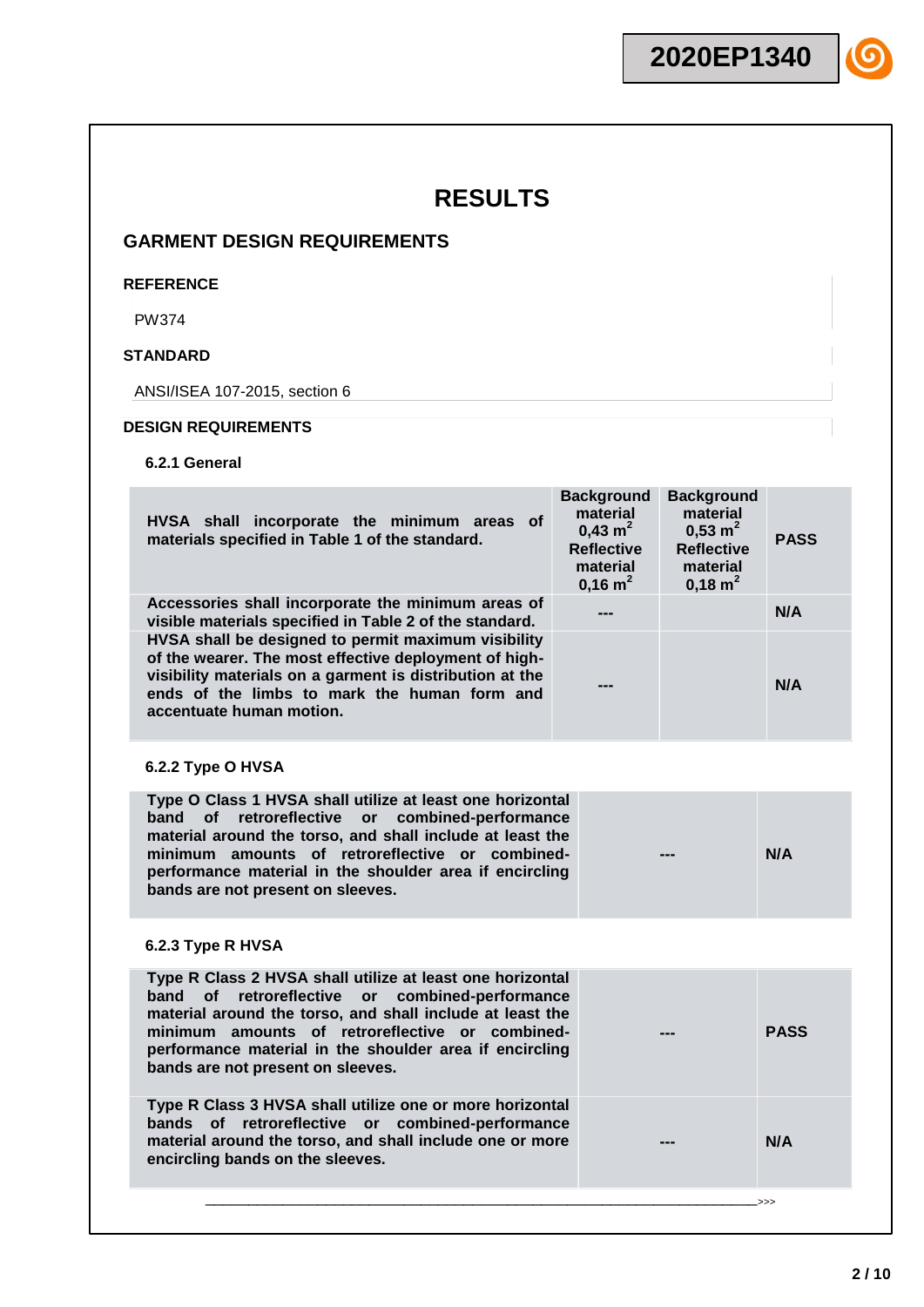#### **DESIGN REQUIREMENTS**

### **6.2.4 Type P HVSA**

| $0.2.4$ Type F $H$ V $3H$                                                                                                                                                                                                                                                                                                                                                                                                                                                                                                                                   |           |             |
|-------------------------------------------------------------------------------------------------------------------------------------------------------------------------------------------------------------------------------------------------------------------------------------------------------------------------------------------------------------------------------------------------------------------------------------------------------------------------------------------------------------------------------------------------------------|-----------|-------------|
| Type P Class 2 HVSA shall utilize at least one horizontal band of<br>retroreflective or combined-performance material around the torso,<br>and shall include at least the minimum amounts of retroreflective or<br>combined-performance material in the shoulder area if encircling<br>bands are not present on sleeves.                                                                                                                                                                                                                                    |           | N/A         |
| Type P Class 3 HVSA shall utilize at least one horizontal band of<br>retroreflective or combined-performance material around the torso,<br>and shall include one or more encircling bands on the sleeves.                                                                                                                                                                                                                                                                                                                                                   |           | N/A         |
| 6.3 Retroreflective and combined-performance materials                                                                                                                                                                                                                                                                                                                                                                                                                                                                                                      |           |             |
| The width of the retroreflective or combined-performance materials<br>incorporated into the HVSA shall not be less than the dimensions<br>specified in Table 1 of the standard.                                                                                                                                                                                                                                                                                                                                                                             | 60 mm     | <b>PASS</b> |
| Retroreflective or combined-performance material may be utilized in<br>a split-trim design. The split-trim design shall consist of two stripes<br>of retroreflective or combined-performance material with minimum<br>width of 25 mm (1 in.) that are positioned as a parallel pair on<br>compliant fluorescent background material of the same or<br>contrasting color, or on a non-compliant material of any color. The<br>two paired stripes of retroreflective or combined-performance<br>material shall not be separated by more than 50 mm (1.97 in.) |           | <b>PASS</b> |
| Whenever multiple bands are placed on the HVSA, the minimum<br>distance between bands of retroreflective or combined-performance<br>material shall be at least equal to the width of the band.                                                                                                                                                                                                                                                                                                                                                              |           | <b>PASS</b> |
| 6.3.2 Placement of retroreflective and combined-performance material                                                                                                                                                                                                                                                                                                                                                                                                                                                                                        |           |             |
| Horizontal retroreflective or combined-performance materials shall<br>be placed at least 50 mm (1.97 in.) above the bottom of the hem of<br>the torso, long sleeve and long pant HVSA styles.                                                                                                                                                                                                                                                                                                                                                               | $> 50$ mm | <b>PASS</b> |
| Horizontal retroreflective or combined-performance<br>materials<br>placed on arms or legs shall encircle them in such a manner to<br>provide 360° visibility of the wearer at all viewing angles in a<br>horizontal plane.                                                                                                                                                                                                                                                                                                                                  |           | N/A         |
| If upper bands of retroreflective or combined-performance materials<br>are placed on long sleeves, the bands shall be placed between the<br>elbow and the shoulder. Lower bands can be placed between the<br>elbow and wrist but shall be at least 50 mm (1.97 in.) above the<br>bottom of the sleeve.                                                                                                                                                                                                                                                      |           | N/A         |
|                                                                                                                                                                                                                                                                                                                                                                                                                                                                                                                                                             |           | >>>         |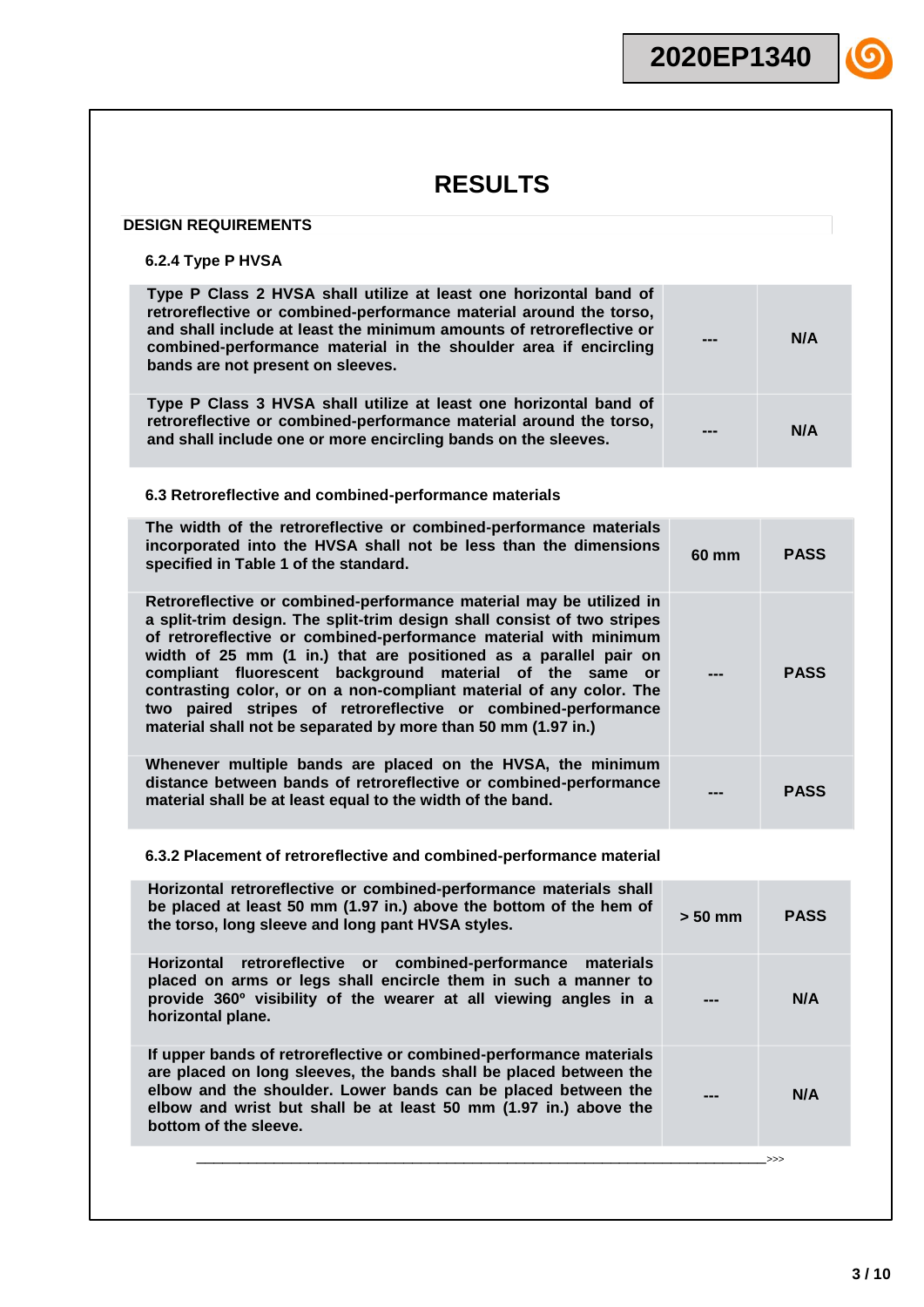|                                                                                                                                                                                                                                                                                              | 2020EP1340              |             |
|----------------------------------------------------------------------------------------------------------------------------------------------------------------------------------------------------------------------------------------------------------------------------------------------|-------------------------|-------------|
|                                                                                                                                                                                                                                                                                              |                         |             |
| <b>RESULTS</b>                                                                                                                                                                                                                                                                               |                         |             |
| <b>DESIGN REQUIREMENTS</b>                                                                                                                                                                                                                                                                   |                         |             |
| 6.3.3 Gaps                                                                                                                                                                                                                                                                                   |                         |             |
| Gaps in retroreflective, combined-performance, and background<br>materials shall not be more than 50 mm (1.97 in.) horizontally to<br>enable fastening or for seam allowance. Retroreflective or<br>combined-performance materials shall not count against the width<br>of this gap.         | $< 50$ mm               | <b>PASS</b> |
| 6.3.4 360° Visibility                                                                                                                                                                                                                                                                        |                         |             |
| Retroreflective or combined-performance and background materials<br>for all garment types and performance classes and headwear shall<br>be positioned on items in such a way as to provide 360° visibility of<br>the wearer at all viewing angles in a horizontal plane.                     |                         | <b>PASS</b> |
| High- visibility materials on accessory items shall be positioned to<br>maximize outward visibility, with the understanding that 360°<br>visibility may not be possible with some designs.                                                                                                   |                         | N/A         |
| 6.3.5 Materials use and balance of design                                                                                                                                                                                                                                                    |                         |             |
| Garments shall be balanced in design so that not less than 40% of<br>the minimum required amount of retroreflective or combined-<br>performance and background materials specified in Table 1 is<br>present on both the front and the back when laid flat.                                   |                         | <b>PASS</b> |
| 6.3.6 Shoulder area                                                                                                                                                                                                                                                                          |                         |             |
| HVSA without retroreflective or combined-performance material that<br>encircles the arm shall have a minimum of 150 $\text{cm}^2$ (23.3 in. <sup>2</sup> ) of<br>retroreflective material or combined-performance material in the<br>shoulder area to provide 180° visibility of the wearer. | $> 150$ cm <sup>2</sup> | N/A         |
| <b>6.3.7 Optional accessories</b>                                                                                                                                                                                                                                                            |                         |             |
| Background materials and retroreflective or combined-performance<br>materials incorporated into optional accessories shall not be less<br>than the dimensions specified in Table 2 of the standard.                                                                                          |                         | N/A         |
| Remark<br>N/A: not applicable                                                                                                                                                                                                                                                                |                         |             |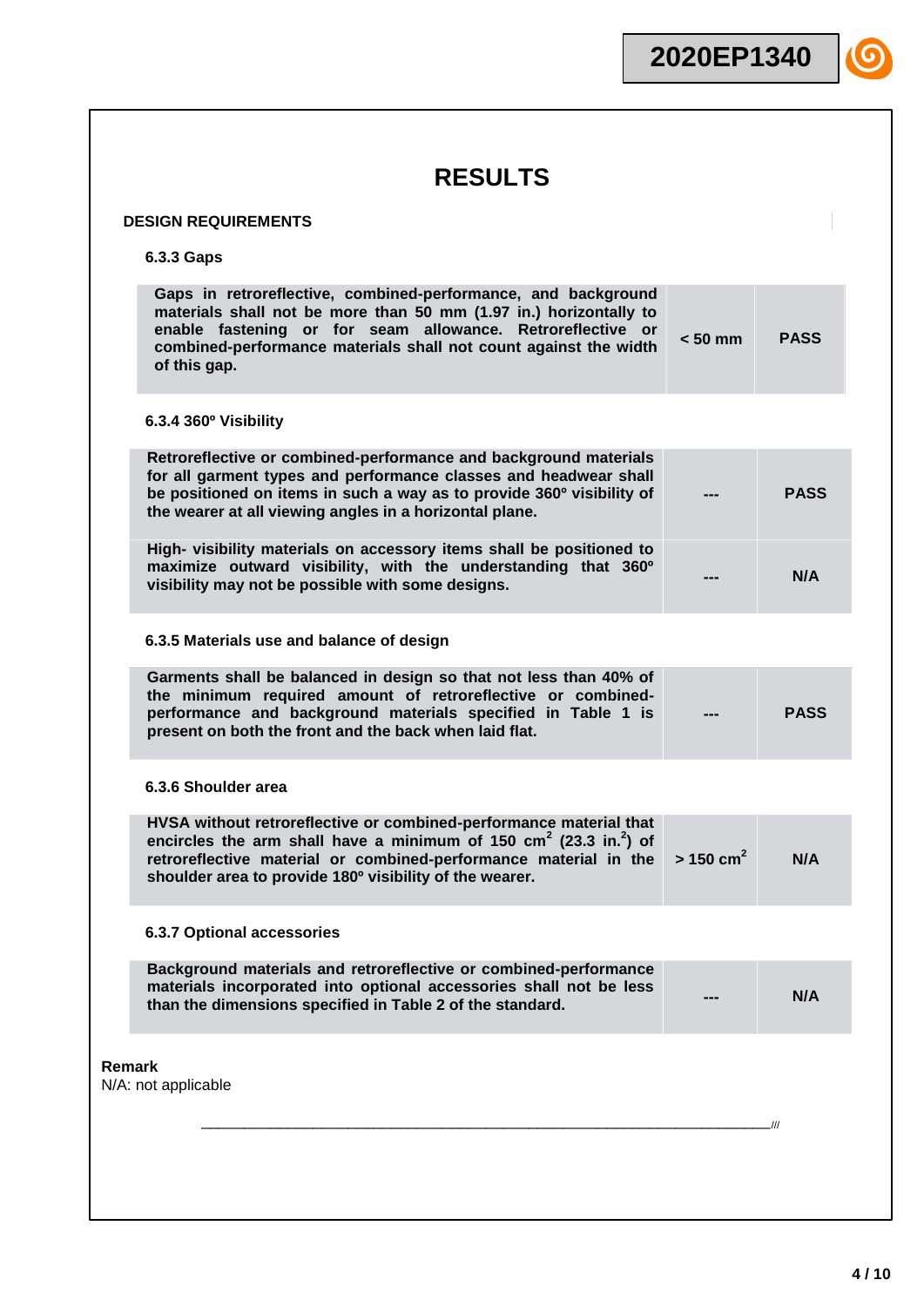## **DETERMINATION OF THE AREAS OF VISIBLE MATERIALS**

### **Standard**

ANSI/ISEA 107-2015 section 6.2

#### **Test uncertainty**

 $\pm$  1,5 $\cdot$ 10 $^{-4}$ m $^2$ 

| <b>Reference</b> | <b>Size</b> | <b>Background</b><br>material<br>(m <sup>2</sup> ) | <b>Retroreflective</b><br>material $(m^2)$  | Combined material $(m^2)$ | <b>Reflective</b><br><b>Material Width</b><br>(mm) |
|------------------|-------------|----------------------------------------------------|---------------------------------------------|---------------------------|----------------------------------------------------|
| <b>PW374</b>     | S           | 0,43                                               | 0,16                                        | ---                       | 60                                                 |
|                  |             |                                                    | <b>GARMENT TYPE</b><br><b>GARMENT CLASS</b> | R<br>$\overline{2}$       | >>>                                                |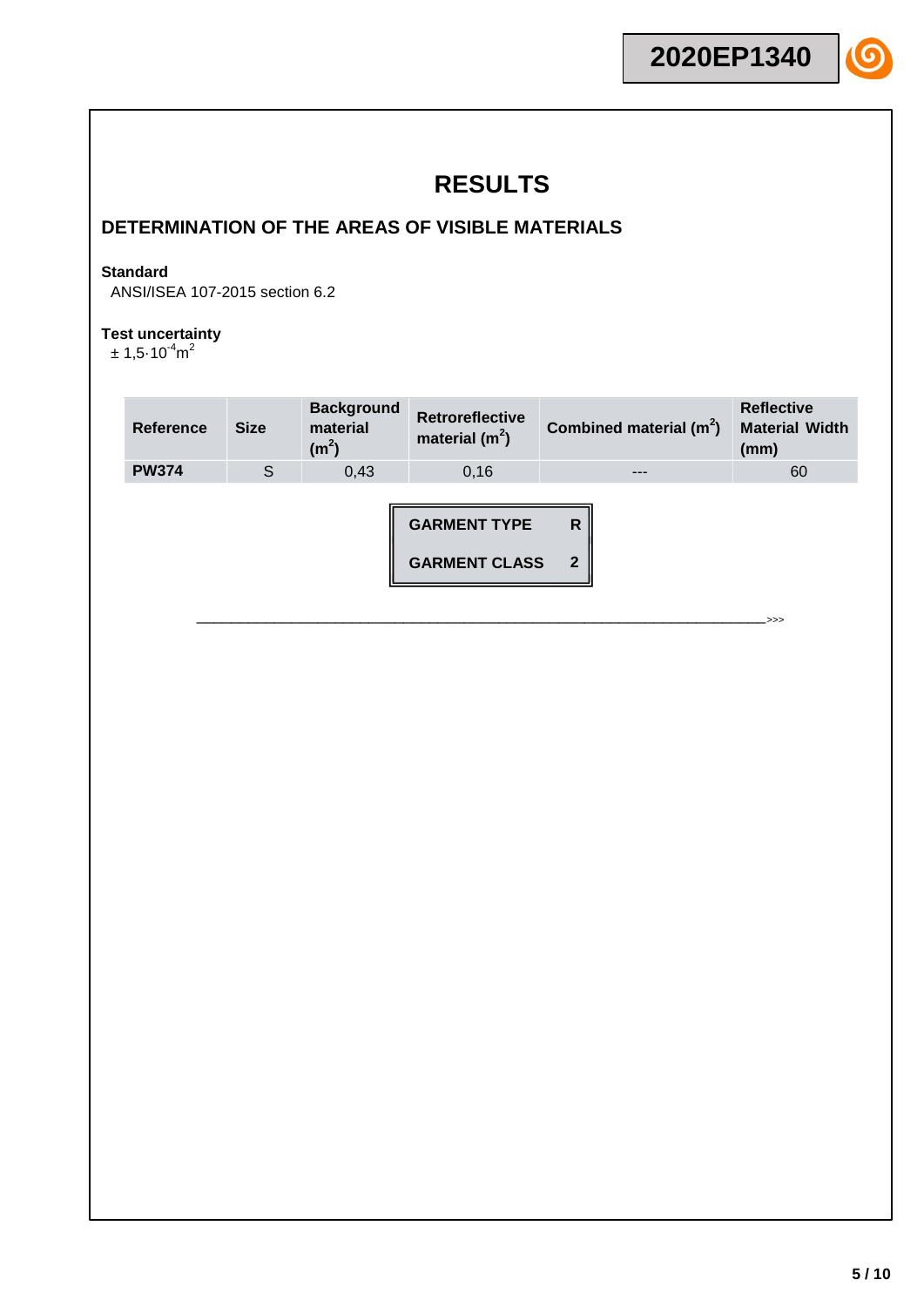### **Minimal areas of visible material in m<sup>2</sup>**

Table 1

| <b>Garment type</b>                                             | <b>Performance</b><br><b>Class</b> | <b>Background</b><br>material            | <b>Retroreflective</b><br>combined<br>or<br>performance<br>materials | <b>Minimum</b><br>width<br>reflective<br>material |
|-----------------------------------------------------------------|------------------------------------|------------------------------------------|----------------------------------------------------------------------|---------------------------------------------------|
| Type-O<br>Non-<br>Off-road<br>and<br>Roadway Use                | Class 1                            | $0.14 \text{ m}^2$                       | $0.10 \text{ m}^2$                                                   | 25 mm                                             |
| Type-R<br>Roadway and Temporary<br><b>Traffic Control Zones</b> | Class $2^{(1)}$<br>Class $3^{(2)}$ | $0.50 \text{ m}^2$<br>$0.80 \text{ m}^2$ | $0.13 \text{ m}^2$<br>$0.20 \text{ m}^2$                             | 25mm(1in.)##<br>25mm(1in.)##                      |

 $<sup>(1)</sup>$  For the smallest size offered in Type R, Performance Class 2, a minimum of 0.35 m<sup>2</sup> of background</sup> material may be used to accommodate small-sized workers. All subsequent larger sizes must use 0.50  $m<sup>2</sup>$ .

 $^{(2)}$ For the smallest size offered in Type R, Performance Class 3, a minimum of 0.65 m<sup>2</sup> of background material may be used to accommodate small-sized workers. All subsequent larger sizes must use 0.80  $m<sup>2</sup>$ .

| Type-P<br>Emergency and Incident<br>Responders<br>and<br>Law<br><b>Enforcement Personnel</b>                                                           | Class 2<br>Class 3 | $0.29 \text{ m}^2$<br>$0.50 \text{ m}^2$ | $0.13 \text{ m}^2$<br>$0.20 \text{ m}^2$ | 25mm(1in.)##<br>25mm(1in.)## |  |  |
|--------------------------------------------------------------------------------------------------------------------------------------------------------|--------------------|------------------------------------------|------------------------------------------|------------------------------|--|--|
| Supplemental Items#<br>Pants, Overalls, Shorts,<br><b>Rain Pants and Gaiters</b>                                                                       | Class E            | $0.30 \text{ m}^2$                       | $0.07 \text{ m}^2$                       | 25mm(1in.)##                 |  |  |
| # When a Supplemental Class E item is worn with Performance Class 2 or 3, the overall classification<br>for the ensemble shall be Performance Class 3. |                    |                                          |                                          |                              |  |  |

## For use with split-trim designs (See Section 6.3.1.2)

NOTE: Combined-performance materials can be counted toward the minimum area requirements for background material specified in Table 1.

\_\_\_\_\_\_\_\_\_\_\_\_\_\_\_\_\_\_\_\_\_\_\_\_\_\_\_\_\_\_\_\_\_\_\_\_\_\_\_\_\_\_\_\_\_\_\_\_\_\_\_\_\_\_\_\_\_\_\_\_\_\_\_\_\_\_///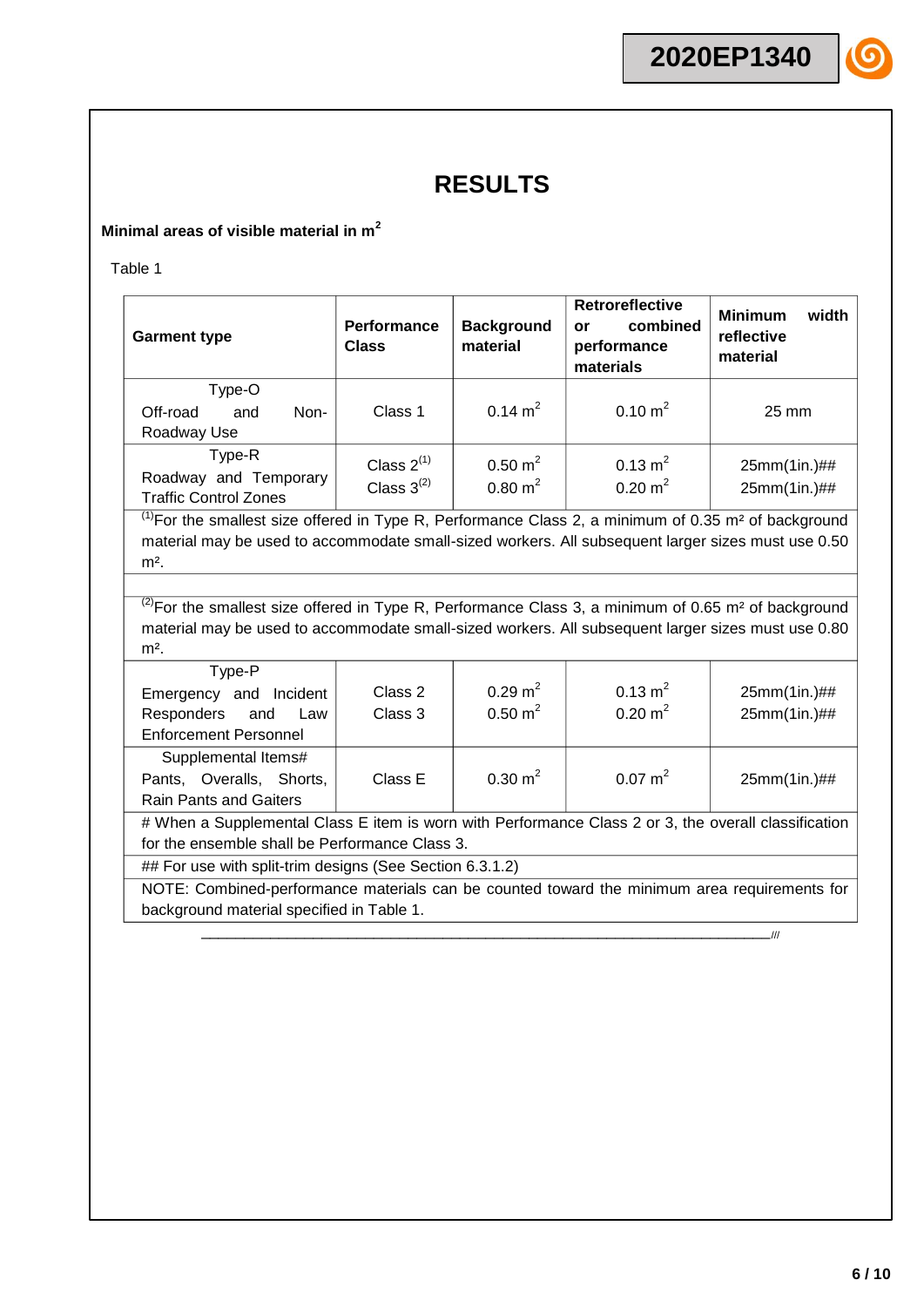## **DETERMINATION OF THE AREAS OF VISIBLE MATERIALS**

#### **Standard**

ANSI/ISEA 107-2015 section 6.2

#### **Test uncertainty**

 $\pm$  1,5 $\cdot$ 10 $^{-4}$ m $^2$ 

| Reference    | <b>Size</b> | <b>Background</b><br>material<br>(m <sup>2</sup> ) | <b>Retroreflective</b><br>material $(m2)$   | Combined material $(m^2)$ | <b>Reflective</b><br><b>Material Width</b><br>(mm) |
|--------------|-------------|----------------------------------------------------|---------------------------------------------|---------------------------|----------------------------------------------------|
| <b>PW374</b> |             | 0,53                                               | 0,18                                        | ---                       | 60                                                 |
|              |             |                                                    | <b>GARMENT TYPE</b><br><b>GARMENT CLASS</b> | R<br>$\overline{2}$       | .>>>                                               |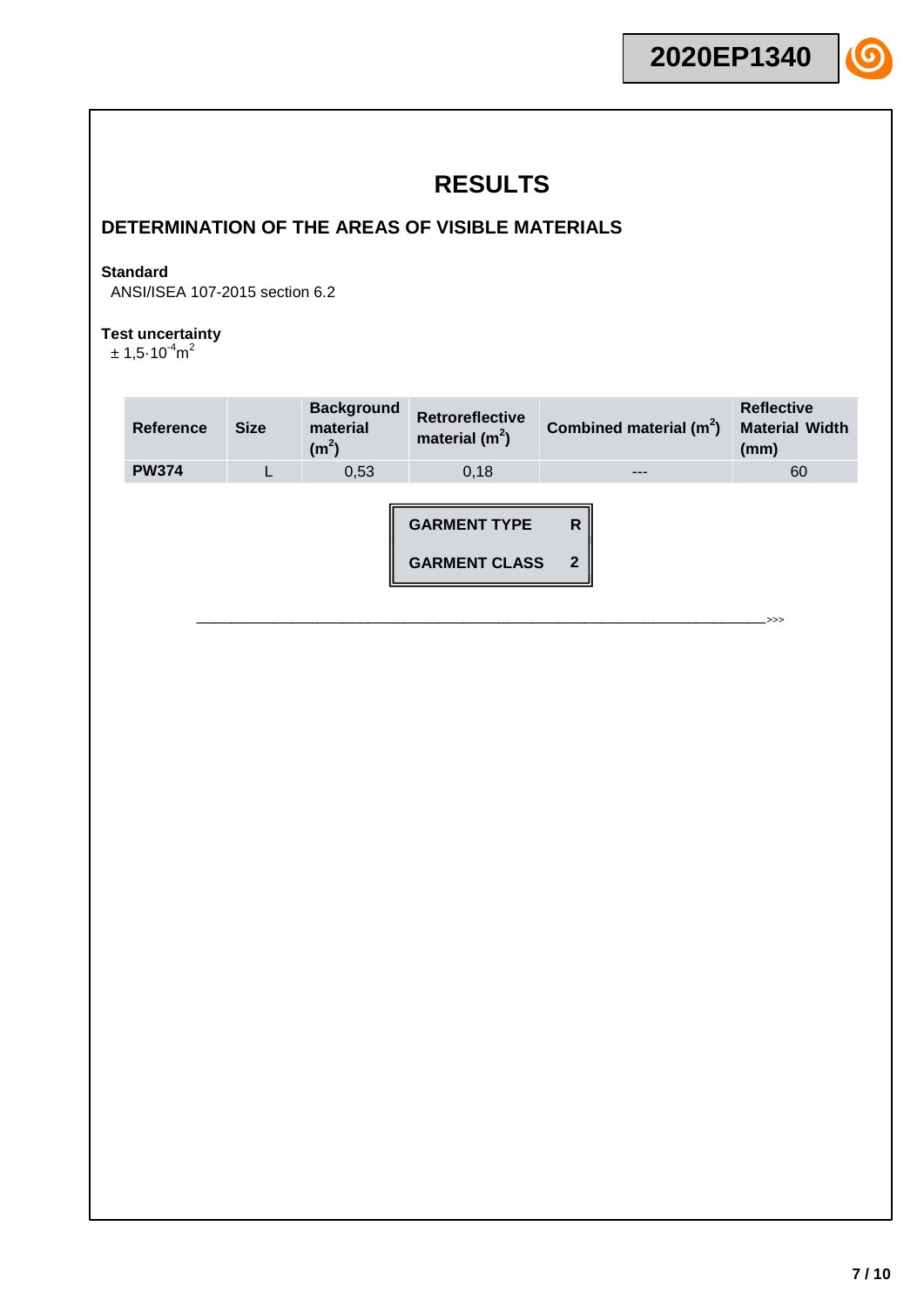### **Minimal areas of visible material in m<sup>2</sup>**

Table 1

| <b>Garment type</b>                                             | <b>Performance</b><br><b>Class</b> | <b>Background</b><br>material            | <b>Retroreflective</b><br>combined<br>or<br>performance<br>materials | <b>Minimum</b><br>width<br>reflective<br>material |
|-----------------------------------------------------------------|------------------------------------|------------------------------------------|----------------------------------------------------------------------|---------------------------------------------------|
| Type-O<br>Non-<br>Off-road<br>and<br>Roadway Use                | Class 1                            | $0.14 \text{ m}^2$                       | $0.10 \text{ m}^2$                                                   | $25 \text{ mm}$                                   |
| Type-R<br>Roadway and Temporary<br><b>Traffic Control Zones</b> | Class $2^{(1)}$<br>Class $3^{(2)}$ | $0.50 \text{ m}^2$<br>$0.80 \text{ m}^2$ | $0.13 \text{ m}^2$<br>$0.20 \text{ m}^2$                             | $25mm(1in.)$ ##<br>25mm(1in.)##                   |

 $<sup>(1)</sup>$  For the smallest size offered in Type R, Performance Class 2, a minimum of 0.35 m<sup>2</sup> of background</sup> material may be used to accommodate small-sized workers. All subsequent larger sizes must use 0.50  $m<sup>2</sup>$ .

 $^{(2)}$ For the smallest size offered in Type R, Performance Class 3, a minimum of 0.65 m<sup>2</sup> of background material may be used to accommodate small-sized workers. All subsequent larger sizes must use 0.80  $m<sup>2</sup>$ .

| Type-P<br>Emergency and Incident<br>Responders<br>and<br>Law<br><b>Enforcement Personnel</b>                                                           | Class 2<br>Class 3 | $0.29 \text{ m}^2$<br>$0.50 \text{ m}^2$ | $0.13 \text{ m}^2$<br>$0.20 \text{ m}^2$ | 25mm(1in.)##<br>25mm(1in.)## |  |  |
|--------------------------------------------------------------------------------------------------------------------------------------------------------|--------------------|------------------------------------------|------------------------------------------|------------------------------|--|--|
| Supplemental Items#<br>Pants, Overalls, Shorts,<br><b>Rain Pants and Gaiters</b>                                                                       | Class E            | $0.30 \text{ m}^2$                       | $0.07 \text{ m}^2$                       | 25mm(1in.)##                 |  |  |
| # When a Supplemental Class E item is worn with Performance Class 2 or 3, the overall classification<br>for the ensemble shall be Performance Class 3. |                    |                                          |                                          |                              |  |  |

## For use with split-trim designs (See Section 6.3.1.2)

NOTE: Combined-performance materials can be counted toward the minimum area requirements for background material specified in Table 1.

\_\_\_\_\_\_\_\_\_\_\_\_\_\_\_\_\_\_\_\_\_\_\_\_\_\_\_\_\_\_\_\_\_\_\_\_\_\_\_\_\_\_\_\_\_\_\_\_\_\_\_\_\_\_\_\_\_\_\_\_\_\_\_\_\_\_///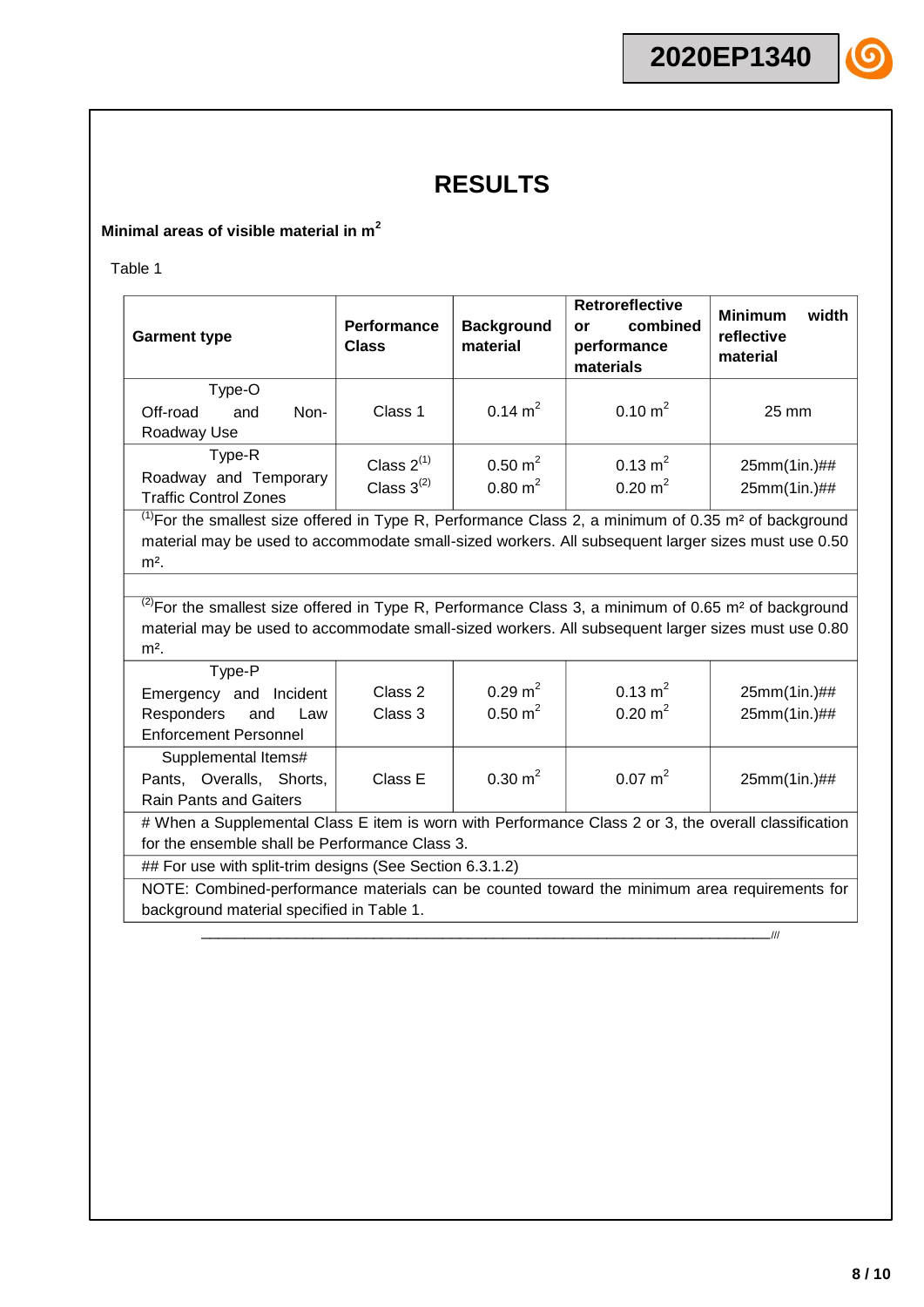### **ERGONOMICS**

#### **Standard**

EN ISO 13688:2013

**Reference** PW374

**Test date** 12/06/2020

#### **Remark**

The ergonomics verification has been performed by physical dimensions commensurate with the size found.

According to the inspection of the garment, this fulfills ergonomics requirement. \_\_\_\_\_\_\_\_\_\_\_\_\_\_\_\_\_\_\_\_\_\_\_\_\_\_\_\_\_\_\_\_\_\_\_\_\_\_\_\_\_\_\_\_\_\_\_\_\_\_\_\_\_\_\_\_\_\_\_\_\_\_\_\_\_\_///